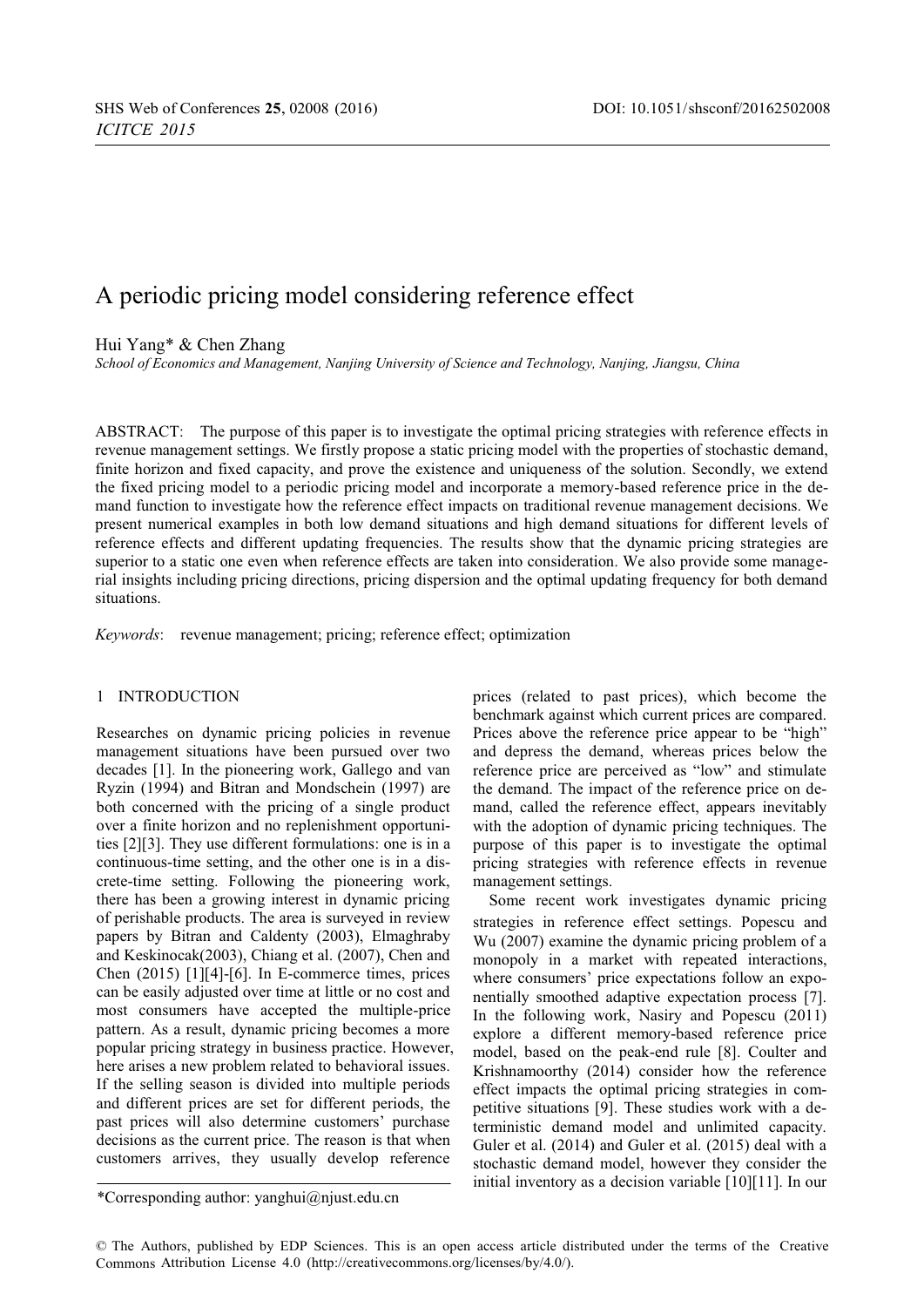paper, the initial capacity is fixed and there is no replenishment opportunity. Our paper combines aspects of many of these papers and expands them. In our models, the firm is faced with a classical revenue management problem with the properties of stochastic demand, finite horizon and fixed capacity. The firm applies a discrete-time dynamic pricing policy and there are continuous allowable prices. In particular, we incorporate a memory-based reference price in the demand model to investigate how the reference effect impacts on traditional revenue management decisions.

The remainder of the paper is organized as follows. Section 2 proposes a fixed pricing model. Section 3 extends it to a periodic pricing model with reference effect. Numerical examples and managerial implications are placed in Section 4, followed by concluding remarks.

## 2 A FIXED PRICING MODEL

Consider a product with limited capacity *N* sold by a monopolistic firm over a finite planning horizon [0,*T*]. The firm can influence demand by varying its price *p* .

The arriving demand is stochastic and characterized as a Poisson process with intensity *λ*(*p*) (see, e.g. Gallego and van Ryzin, 1994). We define *J*(*p*) as the number of actual demand at price *p*. Therefore, the probability mass function for the actual number is given by

$$
\Pr\{J(p) = j\} = \frac{(\lambda(p)T)^{j}}{j!} e^{-\lambda(p)T}
$$

From an analytical perspective, we assume there is a one-to-one linear correspondence between prices and demand rates  $\lambda(p) = a$ -bp,  $a > 0$ ,  $b > 0$ . The firm is to determine a target price which brings a unique demand rate. There exists a very high price  $\overline{p}$  and the firm won't post the price higher than it for some reasons, e.g., demand constraints or government regulations. For simplicity, the salvage value for the product is set to zero. We assume the firm applies a static price policy. His expected revenue function is

$$
r(p) = \sum_{j=0}^{\infty} \min(N, j) p \cdot \Pr\{J(p) = j\}
$$
 (1)

By replacing the probability mass function by its corresponding formula, equation (1) can be rewritten as follows:

$$
r(p) = \sum_{j=0}^{N} \frac{(\lambda(p)T)^j}{j!} e^{-\lambda(p)T} p j + \sum_{j=N+1}^{\infty} \frac{(\lambda(p)T)^j}{j!} e^{-\lambda(p)T} p N
$$

The optimal price  $p^*$  is given by

$$
p^* = \underset{p \in [0, \bar{p}]}{\arg \max} (pN - p \cdot \sum_{j=0}^{N} \frac{(\lambda(p)T)^j}{j!} e^{-\lambda(p)T} \cdot (N - j)) \tag{2}
$$

The existence of a unique solution to equation (2) is resolved by the following proposition.

**Proposition 1:** There exists a unique optimal solution to the static pricing model. The optimal price  $p^* = \overline{p}$  or satisfies  $r'(p^*) = 0$ .

Proof:

We denote  $r(p)$  as separate functions associated with price  $p, r(p)=pN-f(p)g(p)$ 

where 
$$
f(p) = pe^{-\lambda(p)T}
$$
 and  $g(p) = \sum_{j=0}^{N} \frac{(\lambda(p)T)^{j}}{j!} (N-j)$ .

We can also denote  $g(p)$  as

$$
g(p) = \sum_{j=0}^{N} \frac{(\lambda(p)T)^{j}}{j!} (N-j) = N + \sum_{j=1}^{N} \frac{(\lambda(p)T)^{j}}{j!} (N-j).
$$

In this way, we can get the first-order and the second-order derivative of  $f(p)$  and  $g(p)$ 

$$
f'(p) = e^{-\lambda(p)T} (1 + bpT)
$$
  
\n
$$
f''(p) = e^{-\lambda(p)T} (b^2T^2p + 2bT)
$$
  
\n
$$
g'(p) = \sum_{j=1}^{N} \frac{(\lambda(p)T)^{j-1}}{(j-1)!} (N-j)(-bT)
$$
  
\n
$$
= \sum_{j=0}^{N} \frac{(\lambda(p)T)^{j}}{j!} (N-j-1)(-bT)
$$
  
\n
$$
g''(p) = \sum_{j=0}^{N-2} \frac{(\lambda(p) \cdot T)^{j}}{j!} \cdot (N-j-2)(bT)^{2}
$$
.

Therefore, the first-order derivative of  $r(p)$  can be written as

$$
r'(p) = N - (f'(p)g(p) + f(p)'g(p))
$$
  
= 
$$
N - \sum_{j=0}^{N-1} \frac{(\lambda(p)T)^j}{j!} e^{-\lambda(p)T} \cdot (N - j + bpT) .
$$

And the second-order derivative of  $r(p)$  can be written as

$$
r''(p) = -[f''(p)g(p) + f(p)g''(p)]
$$

Two situations are discussed as we consider the concavity of *r*(*p*):

(1) When  $N=1$ ,  $r''(p) = -e^{-\lambda(p)T} (b^2 T^2 p + 2bT) \le 0$  for all prices in the interval  $\overline{[0, p]}$ .

(2) When *N*≥2,

$$
r''(p) = -e^{-\lambda(p)T} \left\{ (b^2 T^2 p + 2bT) \frac{(\lambda(p) \cdot T)^{N-1}}{(N-1)!} + 2bt \sum_{j=0}^{N-2} \frac{(\lambda(p) \cdot T)^j}{j!} \right\}
$$

which is negative for all prices in the interval  $[0, p]$ .

Therefore,  $r(p)$  is concave for all prices in the interval  $\overline{[0, p]}$  which indicates the existence of the unique optimal solution to the static pricing model. The optimal price  $p^* = \overline{p}$  or satisfies  $r'(p^*) = 0$ .

This proposition shows that the firm can find a unique optimal price to maximize his revenue if he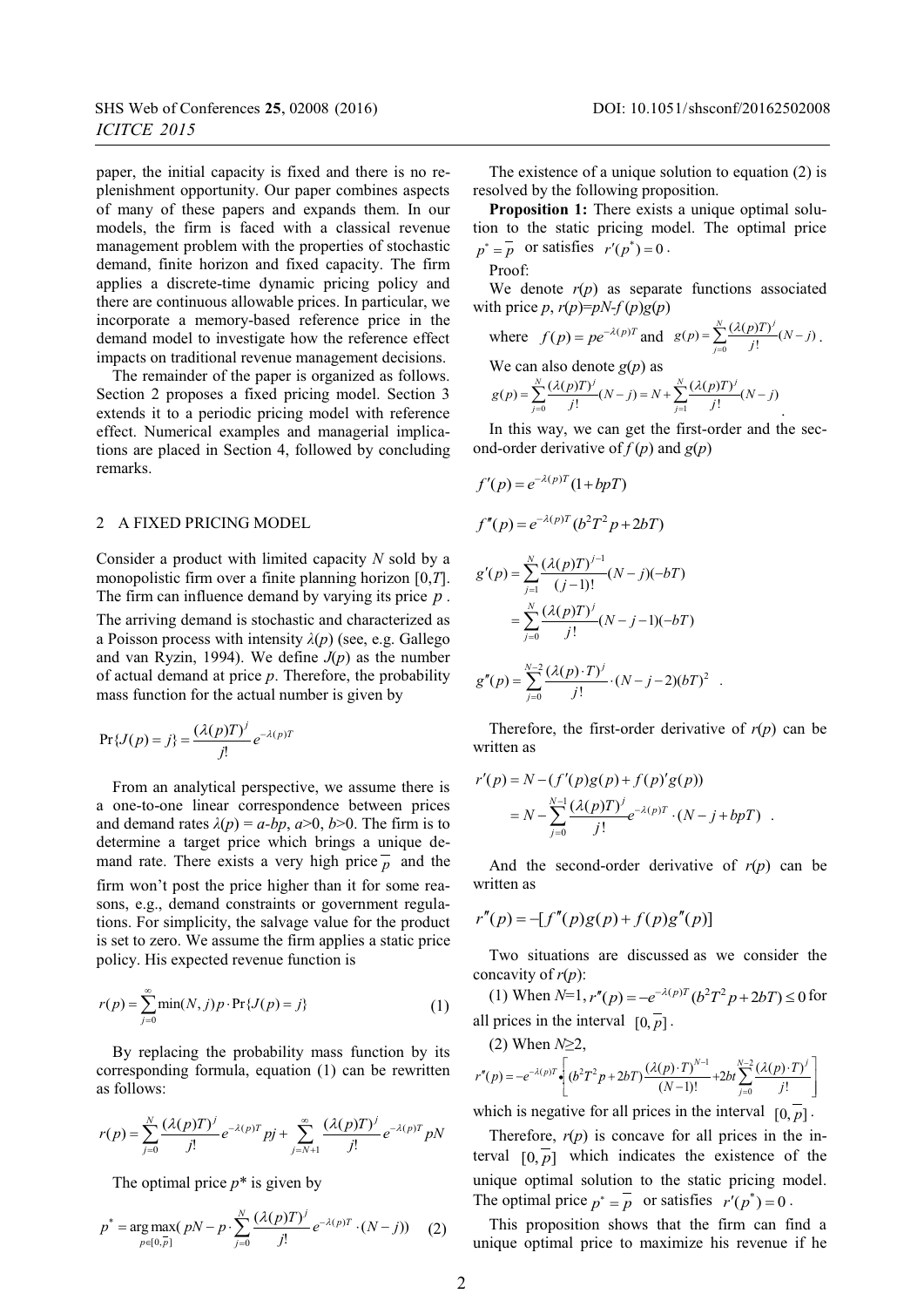decides to set a static price for the whole selling horizon. Most of the time, the optimal price is given by the first-order optimality condition, which is described as

$$
N - \sum_{j=0}^{N-1} \frac{(\lambda(p^*)T)^j}{j!} e^{-\lambda(p^*)T} \cdot (N - j + bp^*T) = 0
$$
 (3)

### 3 PERIODIC PRICING MODEL CONSIDERING REFERENCE EFFECT

#### 3.1 *Model description*

In practice we observe that suppliers often check their inventories periodically and revise the prices to influence the selling quantities. As the realized sales information is updated dynamically in the pricing decision process, this policy can better match demand with fixed capacity and improve the firm's revenue. We define  $K$  as the number of times the price can be revised during the planning horizon and  $\Delta t_k$  as the length of the  $kth(k = 0,1,...K)$  time interval. The firm needs to decide what price to charge to customers from a bounded interval  $\overline{[0, p]}$  in each period based on the realized demand information. We define  $p_k$  as the price in period *k*. Therefore, the firm charges an initial price  $p_1$  at the beginning of the selling horizon and collect he information of the realized demand when in the end of this period while the price  $p_2$  for the second period is determined based on the demand information the firm has collected. The decision process repeats till the final period  $K$  as shown in Figure 1.

As the firm manipulates prices, customers develop a price expectation while making purchase decisions. We define  $p_k^r$  as the reference price in period *k* to which the current prices are compared.



Figure 1. Periodic pricing review policy

#### 3.2 *Demand function and optimal solution*

We model the reference effect in period *k* as

$$
R(x, p_k^r) = \theta(p_k^r - p_k)
$$
\n<sup>(4)</sup>

Where  $\theta > 0$  captures the intensity of the reference effect and  $x = p_k^r - p_k$ , denoting the difference between the reference price and the actual price which causes customers' gains and losses. The exponential smoothing formation mechanism of reference price (Popescu, 2007) is given by

$$
p_k^r = \mu p_{k-1}^r + (1 - \mu) p_{k-1} \tag{5}
$$

where  $p_{k-1}^r$  and  $p_{k-1}$  denote the reference price and the actual price in period  $k-1$ . We define  $\mu \in [0,1]$ as the memory parameter which characterizes the dependence of reference price on history prices. A lower value of  $\mu$  represents that customers have less memory of history prices and the extreme situation of  $\mu=0$  indicates that the reference price  $p_k^r$  equals to

the past price 
$$
p_{k-1}
$$
.

We assume a liner correspondence between prices and demand rates when no reference effect is considered, which is given by

$$
\lambda(p_k) = a - bp_k, a > 0, b > 0. \tag{6}
$$

We assume that the demand rate with reference effect is an additive function of  $\lambda(p_k)$  and  $R(x, p'_k)$ , which can be written as

$$
\lambda(p_k^r, p_k) = a - bp_k + R(x, p_k^r).
$$
 (7)

Prices below the reference price increase customers' demands by generating a loss perception while prices above the reference price decrease customers' demands by generating a gain perception. The latter effect may somehow be negative to the firm. Meanwhile, the fixed pricing policy exerts no reference effect on customers. Therefore, under the reference effect, the periodic pricing review policy could probably reduce the firm's revenue despite its advantage in "precisely pricing". In this section, we construct a periodic pricing model to find out an optimal pricing policy under reference effect and figure out whether a dynamic pricing policy is superior to a fixed pricing policy in spite of the effect of reference prices. We can infer the demand rate in every period using equation (5) and equation (7) classified in two situations:

When  $k=1$ , there's no past price and no reference effect, which means the reference price in period 1 equals to the current price, namely,  $p_1^r = p_1$ . Therefore, the demand rate can be written as  $\lambda(p_1, p_1^r) = \alpha - \beta p_1$ .

When 
$$
k \ge 2
$$
,  $\lambda(p_k, p_k^r) = \alpha - \beta p_k + \theta(p_k^r - p_k)$ .

We define  $J(p_k)$  as the number of actual demand in period *k* when the price is  $p_k$ . Therefore, the probability mass function for the actual number in period *k* is given by

$$
\Pr\{J(p_k) = j\} = \frac{(\lambda(p_k, p_k^r)t_k)^j}{j!} e^{-\lambda(p_k, p_k^r)t_k}
$$

We define the function  $r(p_k)$  as the expected revenue from period *k* till the last period *K* if the initial inventory of period *k* is  $n_k$  and the price is  $p_k$ .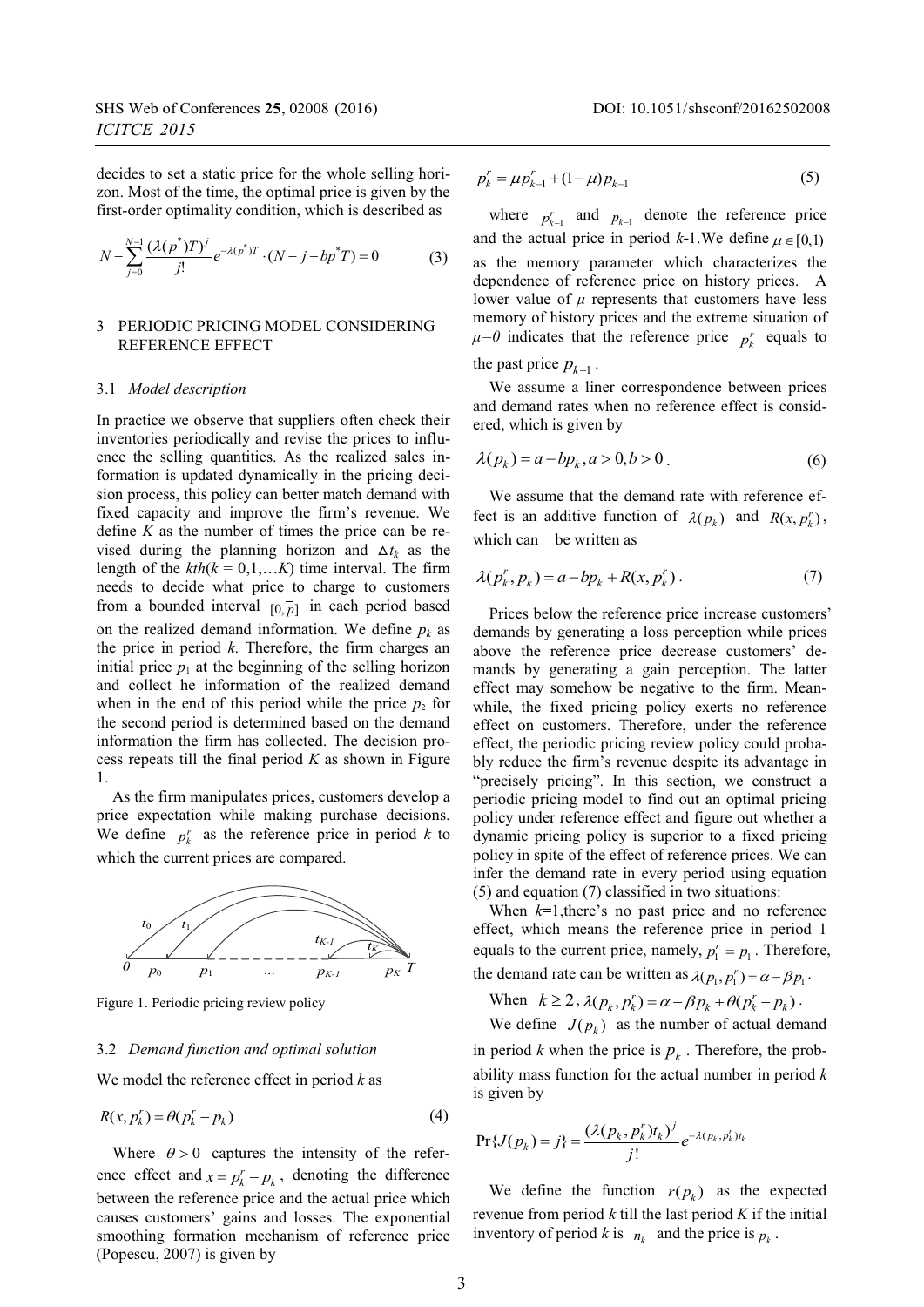Therefore,

$$
r(p_k) = \sum_{j=0}^{n_k} \min(n_k, j) p_k \cdot \Pr\{J(p_k) = j\}
$$
 (8)

By replacing the probability mass function by its corresponding formula, equation (8) can be rewritten as follows:

$$
r(p_k) = n_k - p_k \sum_{j=0}^{n_k} \frac{(\lambda(p_k, p_k^r)t_k)^j}{j!} e^{-\lambda(p_k, p_k^r)t_k} (n_k - j)
$$

The optimal price  $p^*$  is given by

$$
p_k^* = \arg\max_{p \in [0,\overline{p}]} r(p_k)
$$

The existence of a unique solution to this equation is resolved by the following proposition, which can be proved in a similar way to proposition 1.

**Proposition 2:** There exists a unique optimal solution to the periodic pricing model. The optimal price  $p_k^* = \overline{p}$  or satisfies  $r'(p_k^*) = 0$ .

Most of the time, the optimal price is given by the first-order optimality condition, which is described as

$$
n_k - \sum_{j=0}^{n_k-1} \frac{(\lambda(p_k^*, p_k^r)t_k)^j}{j!} e^{-\lambda(p_k^*, p_k^r)t_k} \cdot (n_k - j + bp_k^* t_k) = 0 \tag{9}
$$

It is quite difficult to obtain its closed-form solution. However, we can get the numerical solution easily by some computing software, such as Matlab.

#### 4 NUMERICAL EXAMPLES

Table 1. Values of the parameters

| High demand | - 20 | 10 | 10 | 0.8 | [0, 0.6, 3, 5] |
|-------------|------|----|----|-----|----------------|
| Low demand  | 20   |    |    | 0.8 | [0, 0.6, 3, 5] |

In this section, we analyze the numerical results of the fixed pricing model proposed in section 2 and the period pricing policy proposed in section 3. We consider two situations: the high demand situation in which the firm sells out all products and the low demand situation in which there are unsold products at the end the selling horizion. We set four different values of  $\theta$  to represent different levels of reference effect. The parameters are listed in Table 1.

# 4.1 *High demand situation*

Table 2 lists the optimal prices and expected revenues with different levels of reference effect and different review times when the demand is high. Figure 2 and Figure 3 describe the optimal price paths and revenue curves. The situation  $K=0$  represents the fixed pricing policy and  $\theta = 0$  denotes the condition without reference effect.



Figure 2. The optimal price paths in high demand situation



Figure 3. The expected revenues in high demand situation

The numerical results show that: Firstly, firms should adopt markup strategy in the high demand situation when no reference effect is considered. When considering reference effect, firms should adopt skimming strategy to anchor a high initial price and the markdown strategy is taken in the subsequent periods (see Table 2 and Figure 2). Secondly, compared to the situation without reference effect, firms under the situations with reference effect sell more products but gain less revenue. Thirdly, the periodic price review policy gains more revenue than the fixed pricing policy whether reference effect is considered or not (see Figure 3). Fourthly, the revenue of the firm increases as the reference effect gets stronger in the situation that firms update prices in a low frequency, say,  $K = 1$ . When firms update prices in a higher frequency the revenue decreases with the intensity of the reference effect.

The numerical results provide several management implications:

a. Markup strategy VS. Skimming strategy

The markup strategy is effective when firms ob-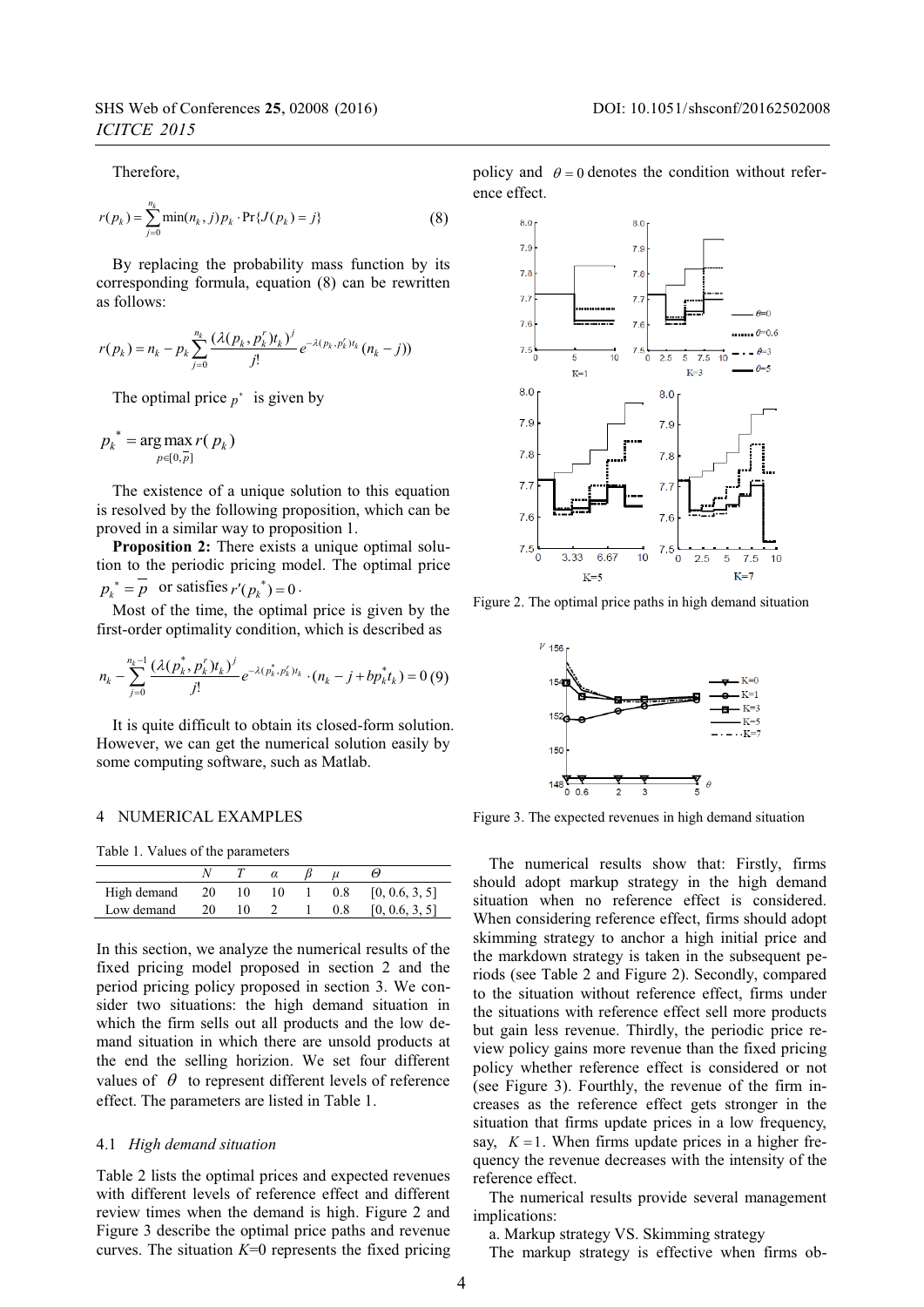| K        | $\theta$ |      |      |      | $\ast$<br>$p_k$ | Expected demand | Expected revenue |      |      |       |        |
|----------|----------|------|------|------|-----------------|-----------------|------------------|------|------|-------|--------|
| $\theta$ |          | 7.72 |      |      |                 |                 |                  |      |      | 19.22 | 148.38 |
| 11       | $\theta$ | 7.72 | 7.83 |      |                 |                 |                  |      |      | 19.55 | 151.79 |
|          | 0.6      | 7.72 | 7.66 |      |                 |                 |                  |      |      | 19.72 | 151.74 |
|          | 3        | 7.72 | 7.60 |      |                 |                 |                  |      |      | 19.90 | 152.56 |
|          | 5        | 7.72 | 7.61 |      |                 |                 |                  |      |      | 19.93 | 152.94 |
| 3        | $\Omega$ | 7.72 | 7.75 | 7.82 | 7.93            |                 |                  |      |      | 19.76 | 153.93 |
|          | 0.6      | 7.72 | 7.63 | 7.70 | 7.82            |                 |                  |      |      | 19.89 | 153.11 |
|          | 3        | 7.72 | 7.60 | 7.64 | 7.72            |                 |                  |      |      | 19.97 | 152.95 |
|          | 5        | 7.72 | 7.62 | 7.65 | 7.70            |                 |                  |      |      | 19.99 | 153.14 |
| 5        | $\theta$ | 7.72 | 7.74 | 7.77 | 7.81            | 7.90            | 7.96             |      |      | 19.85 | 154.78 |
|          | 0.6      | 7.72 | 7.62 | 7.65 | 7.70            | 7.78            | 7.84             |      |      | 19.94 | 153.49 |
|          | 3        | 7.72 | 7.61 | 7.61 | 7.64            | 7.70            | 7.66             |      |      | 19.99 | 152.92 |
|          | 5        | 7.72 | 7.62 | 7.63 | 7.65            | 7.69            | 7.63             |      |      | 20.00 | 153.08 |
| 7        | $\theta$ | 7.72 | 7.73 | 7.75 | 7.78            | 7.81            | 7.87             | 7.93 | 7.95 | 19.89 | 155.15 |
|          | 0.6      | 7.72 | 7.62 | 7.64 | 7.66            | 7.70            | 7.75             | 7.84 | 7.75 | 19.96 | 153.64 |
|          | 3        | 7.72 | 7.61 | 7.61 | 7.61            | 7.63            | 7.68             | 7.72 | 7.52 | 19.99 | 152.82 |
|          | 5        | 7.72 | 7.62 | 7.62 | 7.63            | 7.64            | 7.67             | 7.70 | 7.52 | 20.00 | 152.97 |

Table 2. The optimal prices and expected revenues in high demand situation

Table 3. The optimal prices and expected revenues in low demand situation

| K                | $\theta$     |      |      |      | $\ast$<br>$p_k$ |      | Expected demand | Expected revenue |      |       |       |
|------------------|--------------|------|------|------|-----------------|------|-----------------|------------------|------|-------|-------|
| $\boldsymbol{0}$ |              | 1.00 |      |      |                 |      |                 |                  |      | 9.98  | 9.98  |
| 11               | $\mathbf{0}$ | 1.00 | 1.00 |      |                 |      |                 |                  |      | 9.99  | 10.00 |
|                  | 0.6          | 1.00 | 0.81 |      |                 |      |                 |                  |      | 11.48 | 10.28 |
|                  | 3            | 1.00 | 0.68 |      |                 |      |                 |                  |      | 16.14 | 12.57 |
|                  | 5            | 1.00 | 0.71 |      |                 |      |                 |                  |      | 17.78 | 14.08 |
| 3                | $\mathbf{0}$ | 1.00 | 1.00 | 1.00 | 1.00            |      |                 |                  |      | 9.99  | 10.00 |
|                  | 0.6          | 1.00 | 0.82 | 0.81 | 0.80            |      |                 |                  |      | 12.14 | 10.30 |
|                  | 3            | 1.00 | 0.74 | 0.70 | 0.65            |      |                 |                  |      | 17.72 | 13.09 |
|                  | 5            | 1.00 | 0.78 | 0.74 | 0.71            |      |                 |                  |      | 19.01 | 14.81 |
| 5                | $\mathbf{0}$ | 1.00 | 1.00 | 1.00 | 1.00            | 1.00 | 1.00            |                  |      | 10.00 | 10.00 |
|                  | 0.6          | 1.00 | 0.82 | 0.81 | 0.80            | 0.80 | 0.79            |                  |      | 12.30 | 10.22 |
|                  | 3            | 1.00 | 0.75 | 0.72 | 0.69            | 0.65 | 0.61            |                  |      | 18.02 | 12.87 |
|                  | 5            | 1.00 | 0.79 | 0.76 | 0.73            | 0.71 | 0.68            |                  |      | 19.26 | 14.62 |
| 7                | $\theta$     | 1.00 | 1.00 | 1.00 | 1.00            | 1.00 | 1.00            | 1.00             | 1.00 | 10.00 | 10.00 |
|                  | 0.6          | 1.00 | 0.82 | 0.81 | 0.80            | 0.80 | 0.79            | 0.79             | 0.78 | 12.36 | 10.14 |
|                  | 3            | 1.00 | 0.76 | 0.73 | 0.70            | 0.67 | 0.64            | 0.61             | 0.58 | 18.07 | 12.51 |
|                  | 5            | 1.00 | 0.80 | 0.77 | 0.74            | 0.71 | 0.69            | 0.67             | 0.64 | 19.35 | 14.29 |

serve a booming market as the marginal revenue of each product which will be maximized. And the inhibiting effects on demands attributed to low reference prices generated by this strategy in the situation with reference effect can be weaken by adopting skimming strategy in which a high initial price is posted to establish a high reference price.

b. Period pricing review policy VS. Fixed pricing policy

In spite of the weakening effect on revenue caused by reference prices under markup strategy, the period pricing review policy is still superior to the fixed pricing policy as the skimming strategy is adopted.

c. The optimal updating frequency

The reference dependence of customers could harm the revenue of the firm. But the firm can maximize his revenue by setting the optimal number of times the price should be revised according to the level of reference effect.

### 4.2 *Low demand situation*

Table 3 lists the optimal prices and expected revenues in situations with low demand. Figure 4 and Figure 5 illustrate the optimal price paths and revenue curves with different levels of reference effect and different review times. *K*=0 represents the fixed pricing policy and  $\theta = 0$  denotes the condition without reference effect.

Table 3 Figure 4 and Figure 5 show the following results: Firstly, the optimal prices approach to a constant steady-state path in the situation without reference dependence. When the reference effect is considered firms should adopt markdown strategy in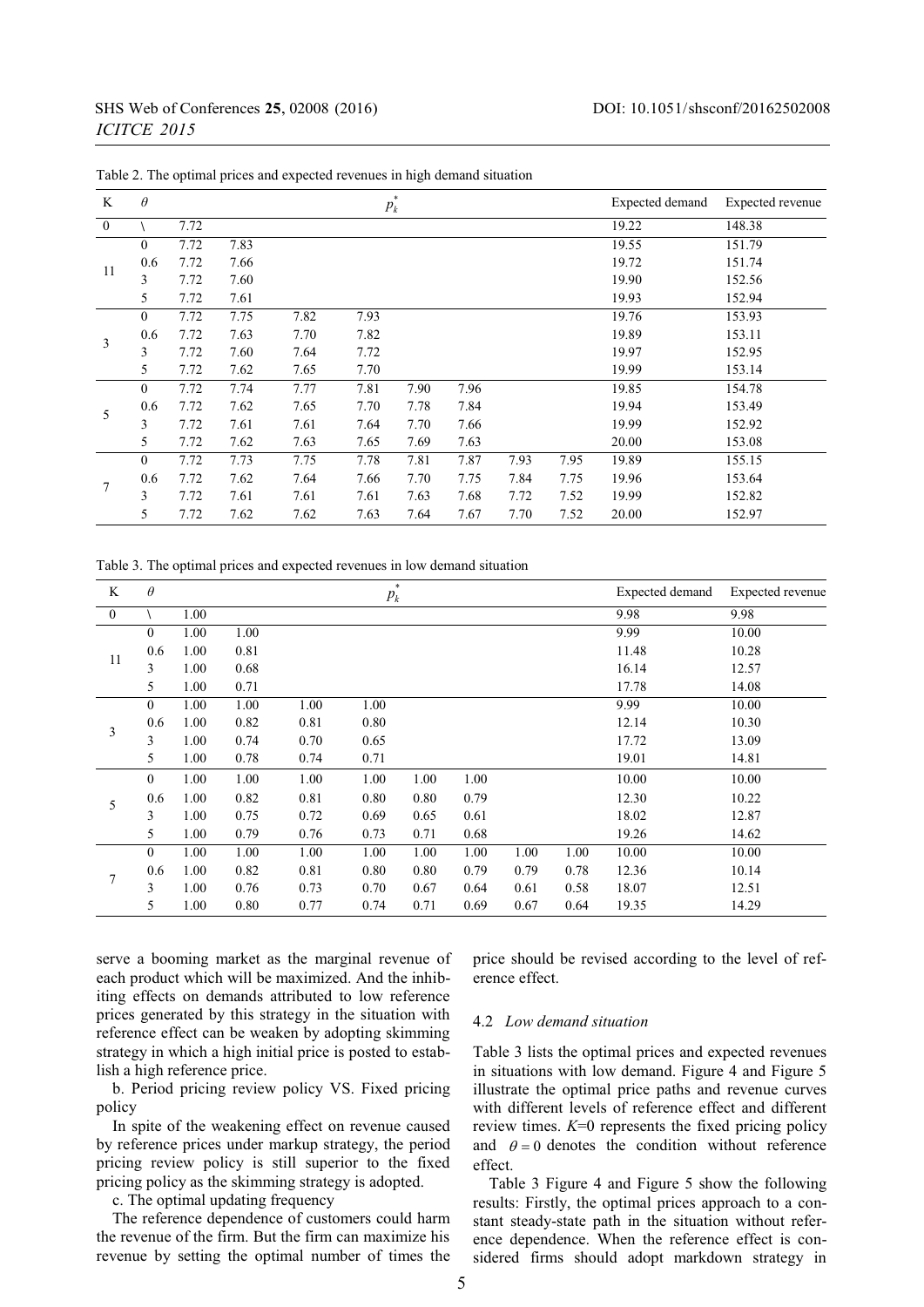which the initial price is much higher than the prices in the subsequent periods. Secondly, compared to the situation where customers behavior with no reference effect, firms under the reference effect sell more products and gain more revenue. Thirdly, the period pricing review policy has no obvious advantage over the fixed pricing policy in the condition with no reference effect. However, influenced by the reference dependence of the customers, the former gains much more revenue than the latter one. Fourthly, the revenue of the firm increases as the reference effect gets stronger.



Figure 4. The optimal price paths in low demand situation



Figure 5. The expected revenues in low demand situation

The numerical results provide several management implications:

a. Constant price VS. Price dispersion

Markets with low demands are advisable for variable constant prices but the reference effect would aggravate price dispersion since higher price sensitivity is formed owing to variable reference prices.

b. Period pricing review policy VS. Fixed pricing policy

Sluggish markets lower the firm's intention of significant price adjustments because of the low price sensitivity of customers. Therefore, the fixed pricing policy can be effective in the situation with no refer-

ence effect. However, a markdown strategy should be adopted when customers behave under the effect of reference dependence since it generates high reference prices which stimulate customers' sensitivity to prices.

c. The optimal updating frequency

The reference dependence of customers increases the firm's revenue. There exists an optimal frequency of price updating under each level of reference effect.

### 5 CONCLUSIONS

This paper investigates the optimal pricing strategies with reference effects in revenue management settings. We firstly propose a static pricing model and prove the existence and uniqueness of the solution. In our models, the firm is faced with a classical revenue management problem with the properties of stochastic demand, finite horizon and fixed capacity. We then extend the fixed pricing model to a periodic pricing model and incorporate a memory-based reference price in the demand function to investigate how the reference effect impacts on traditional revenue management decisions. We present numerical examples in both low demand situations and high demand situations for different levels of reference effects and different updating frequencies. The results show that the dynamic pricing strategies are superior to a static one even when reference effects are taken into consideration. We also provide some managerial insights including pricing directions, pricing dispersion and the optimal updating frequency for both demand situations.

However, we only consider a forward updating policy in our periodic pricing model. The reverse updating policy and the dynamic programming model will be taken into consideration in further research.

#### ACKNOWLEDGEMENT

This paper is sponsored by research grants from the National Natural Science Foundation of China (Grant No. 71102073, 71571102)

#### REFERENCES

- [1] W.C. Chiang, C.H. Jason & X.J. Xu. 2007. An overview of research on revenue management: Current issues and future research. *International Journal of Revenue Management*, 1(1): 97-128.
- [2] G. Gallego & G.V. Ryzin. 1994. Optimal dynamic pricing of inventories control. *Management Science*, 40(8): 999-1020.
- [3] G. Bitran & S.V. Mondschein. 1997. Periodic pricing of seasonal products in retailing. *Management Science*, 43: 64-79.
- [4] G. Bitran & R. Caldentey. 2003. An overview of pricing models for revenue management. *Manufacturing & Service Operations Management*, 5: 203-229.